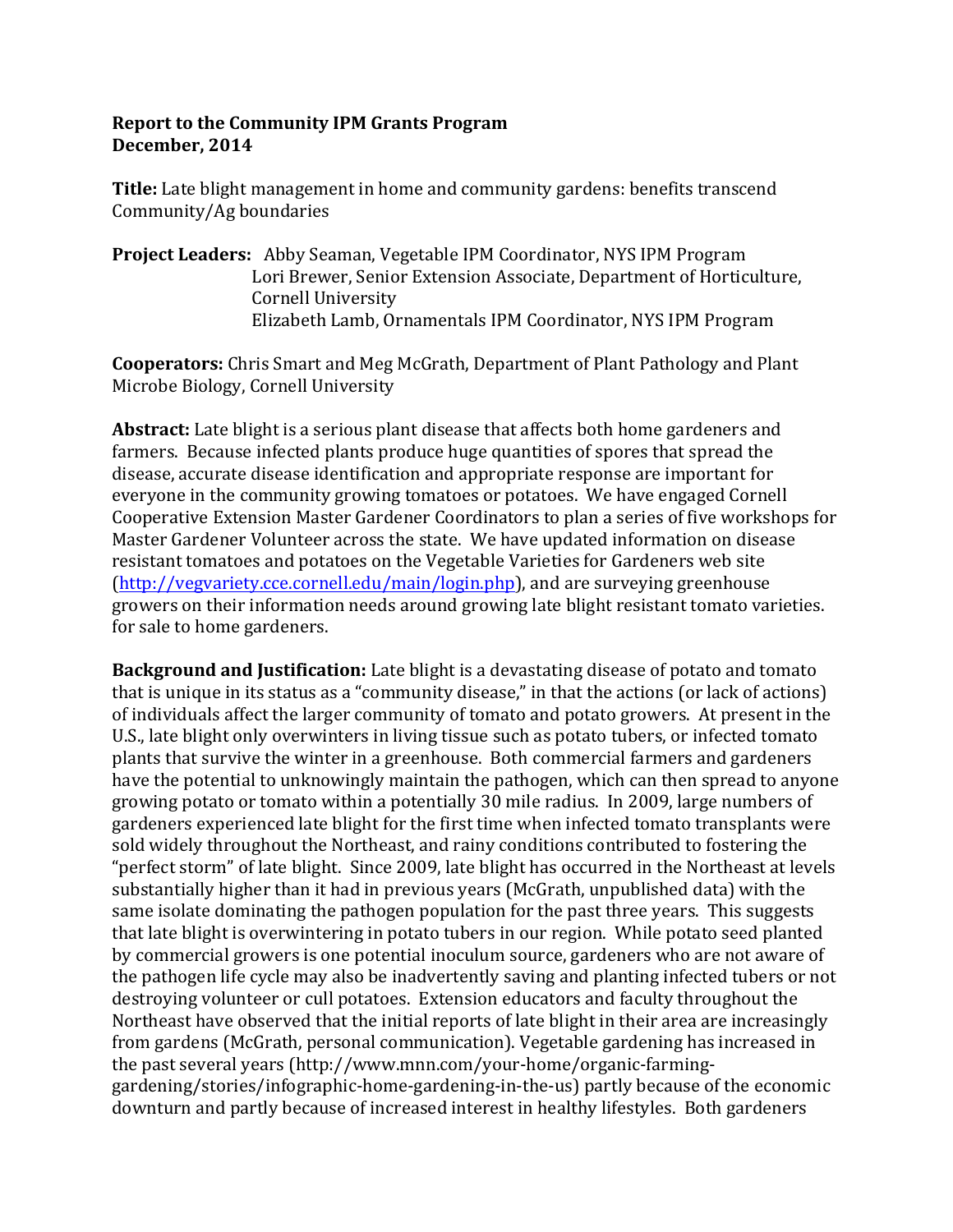and farmers will benefit if gardeners understand the biology of the pathogen, recognize symptoms, plant resistant varieties, and take measures to minimize inoculum sources. Planting resistant varieties and reducing inoculum sources will slow epidemic development and spread, help prevent crop losses, and reduce the number of fungicide applications needed to protect crops.

Many home gardeners use tomato transplants rather than starting their own seed. One complaint is that late blight resistant varieties are not available as transplants at local garden centers. In a previous project, we learned that garden centers growing transplants do not think that disease resistance is a primary characteristic for choice of variety by customers. However, late blight has become so well known by home gardeners and a source of questions for garden centers, that late blight resistant tomato transplants may be a marketable option of interest to garden centers.

## **Objectives:**

- 1) Harmonize information and increase linkages between late blight information developed for farmers and that developed for gardeners
- 2) Create late blight resources and activities that will increase Cornell Cooperative Extension (CCE) Master Gardener Volunteers' skills, confidence, and level of outreach
- 3) Create late blight resources for garden centers/greenhouses selling tomato transplants, and their customers, to encourage the use of resistant varieties
- 4) Evaluation

### **Procedures:**

We engaged Master Gardener Coordinators in a series of three webinars to gather their input on Master Gardener Volunteer (MGV) needs for late blight information and strategies to engage them in learning more about late blight and tomato foliar diseases in general with a goal of increasing their confidence in undertaking outreach activities about late blight and other tomato foliar diseases with the public. We have a series of workshops planned January – March 2015. The agenda for the workshops was developed during the webinars. 

We developed a survey of MGV on their knowledge of late blight to establish a baseline. Workshop participants will take the survey again after the workshops and the entire group of MGV will be surveyed again at the end of the 2015 growing season.

We updated late blight resistance information on the Vegetable Varieties for Gardeners (VVfG) web site, harmonizing it with information developed for commercial vegetable farmers, and added four additional resistant varieties. We have baseline data for the number of reviews for varieties already listed, and will track reviews of these and the additional four varieties.

We developed a survey for greenhouse growers to determine how aware they are of late blight resistant tomato varieties, how many are growing late blight resistant tomato varieties for sale to home gardeners, and their needs for point of purchase information on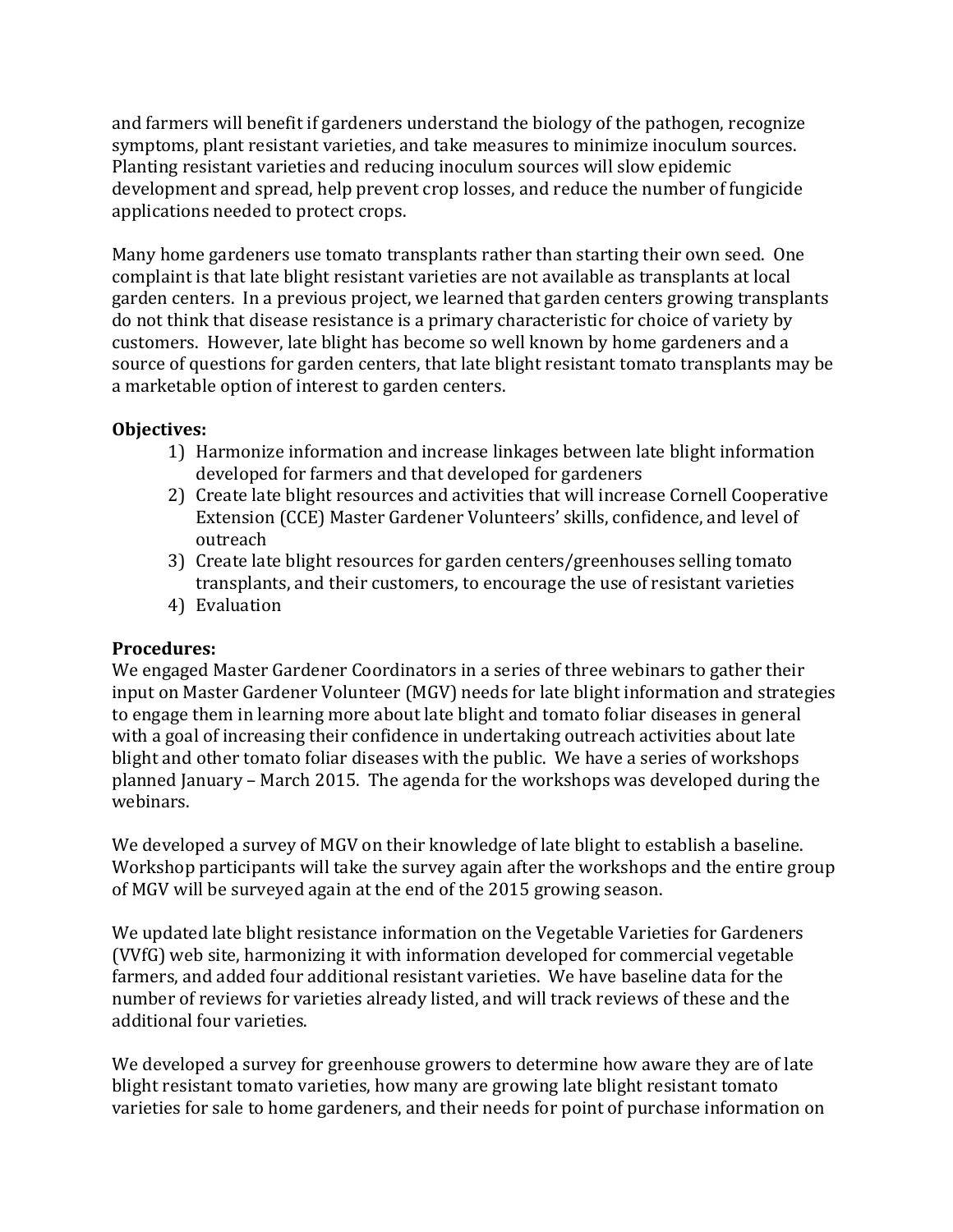late blight and late blight resistant tomatoes. The survey will go out to growers in early January.

We are in the process of developing a one page handout/poster to help MGV and home gardeners distinguish between late blight, early blight, and Septoria leaf blight. This idea came from Master Gardener coordinators who participated in the webinars.

Resources (probably including a video) on what gardeners should do it they have late blight will developed after the workshop series is completed. One of the exercises included in the workshops will be developing language for the messages we will convey. These resources will be adapted for use by retail operations for their customers.

## **Results and Discussion:**

Results are pending, but through the MGV survey we have established a mechanism for tracking impacts from the project. The webinars proved extremely valuable for determining the needs of the MGV, developing the workshop agenda (below), and identifying needed resources for MGV and home gardeners.

# **Cornell Garden-Based Learning Regional Training for CCE Educators and Master Gardener Volunteers**

In this training we spend much time understanding tomato diseases, specifically late blight. We believe deep understanding and skill in this one area will be empowering for participants and most valuable in addressing an important issue for gardeners and the vegetable growing industry. Moreover, we hope it is a foundation for better understanding plants and plant diseases in general.

# The Blight: What To Know and Do

**Welcome** (15 minutes)

**What is blight? What else could it be?** (30 minutes) Water molds, fungi, bacterial, viral, insect and abiotic factors including management **Why late blight is a big deal for growers and gardeners** (15 minutes) **Key steps in plant diagnosis** (15 minutes) **Walk-through for potato & tomato plant diagnosis** (groups – 25 minutes) Scenario packets with photos and/or situation descriptions **Teams provide diagnosis summary** (15 minutes) **Walk-through diagnosis checklist/decision tree and comparison factsheets** among septoria, early blight and late blight (5 minutes) **Examine late blight tissue in tomatoes and tubers** using plant material, microscope, pictures and videos (15 minutes)

*Brown Bag Lunch (30 minutes)*